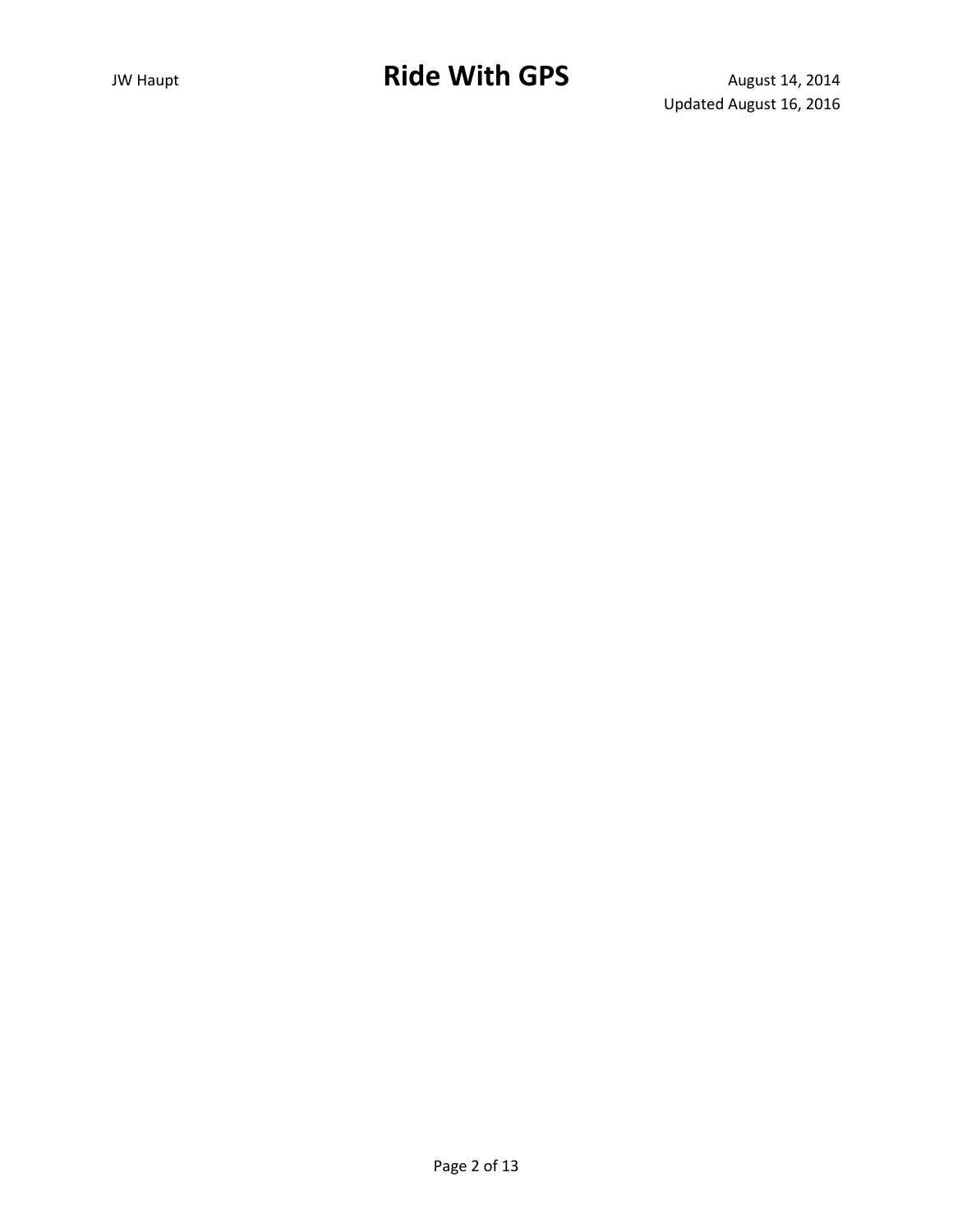### **GARMIN EDGE 510 .**

### **Quick Summary**

Map a route using our **[bike route planner](http://ridewithgps.com/routes/new)** and then export a GPX Track for breadcrumb navigation on the Edge 510, or a TCX Course file to get basic turn guidance using the cuesheet generated when you planned the route. If you load a TCX History file from a previous ride, you can race against your previous time using the Virtual Partner functionality of the Edge 510

### **OK, SO HOW DO I GET THE FILE ON MY GPS?**

A Premium membership makes it even easier to get pre-planned routes on your Garmin 510 using our [Garmin Write](http://ridewithgps.com/help/garmin-write) feature. Not a Premium User? Find out more about our [Premium Plan.](http://ridewithgps.com/choose_account)

Anyone can manually load a route or ride on their Edge 510 and get navigation. Here's how:

- 1. Plug in your Garmin
- 2. On the website, navigate to your route or ride
- 3. If you are a premium user, use the Garmin Write feature of the site
- 4. Otherwise, click the **Export** tab then click on your desired filetype, either **TCX Course** or **GPX Track**
- 5. If your computer prompts you to save the file to a specific location, place it somewhere memorable like the desktop.
- 6. Using the **Finder, My Computer** or other tool on your computer, open up the drive associated with the Garmin, usually labeled **Garmin**
- 7. Open the **Garmin** folder located inside the Garmin drive.
- 8. Click/drag the exported file from your desktop to the **NewFiles** folder.
- 9. **Safely remove** the Garmin (Eject on an Apple machine) and unplug it from the computer
- 10. After powering it on click the folder icon, then select **Courses** and locate your route

#### **WHAT FILE FORMAT SHOULD I USE?**

The Edge 800 can use either a **GPX Track** or a **TCX**. A **TCX Course** has the advantage of embedding your planned route's cuesheet. So, alongside Garmin's dedicated navigation, you get beeps and text for each preplanned cue entry in the cuesheet. This is especially helpful if you have custom cuesheet entries, as well as a nice double check to Garmin's own navigation.



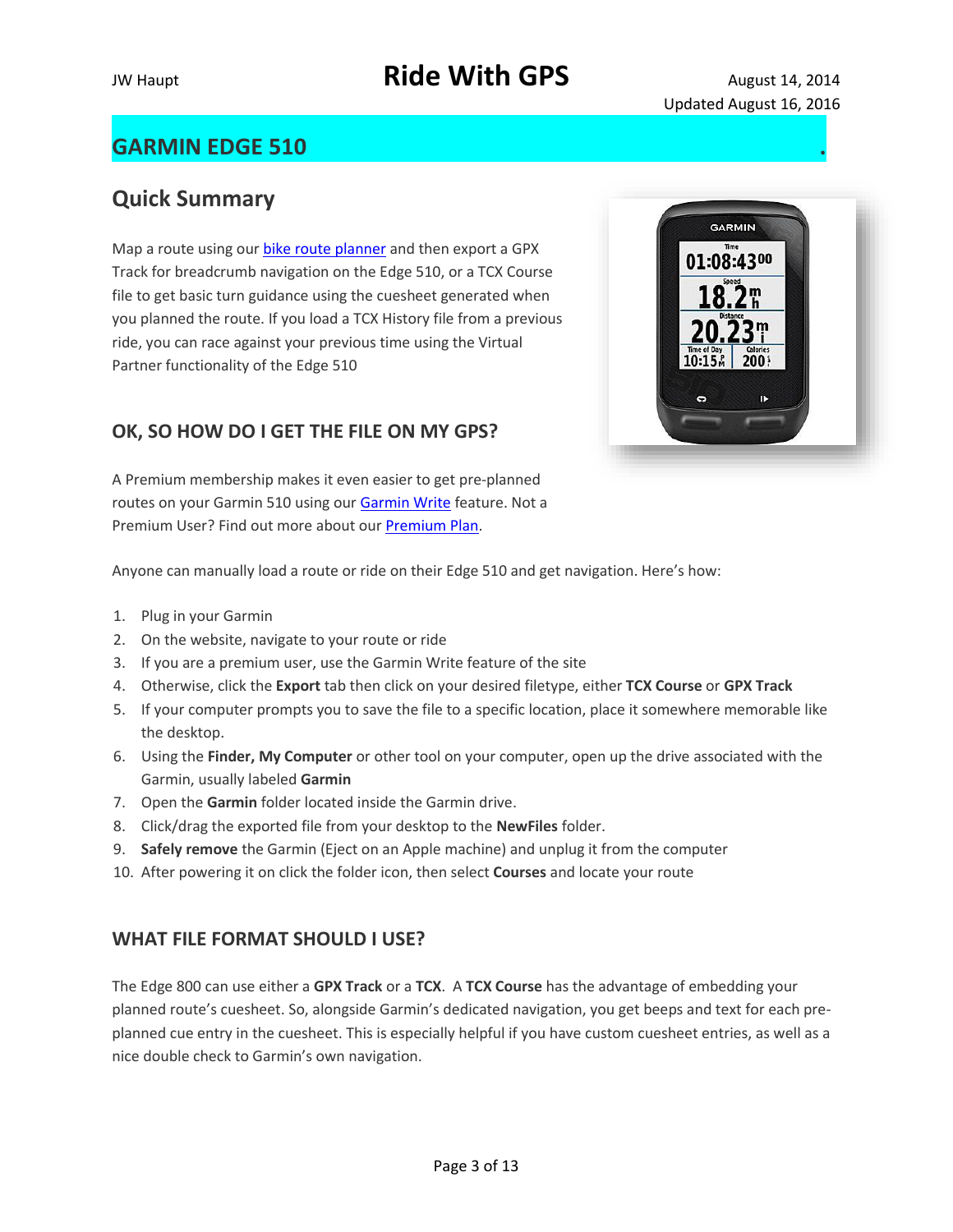The downside to a **TCX** file for navigation is the **Virtual Partner**. When we create a TCX Course file for a preplanned route, we have to embed fake timestamps on each point, which is used for the virtual partner speed on the GPS unit. As a result, you'll end up racing against the virtual partner.

If you load a **TCX Course** or a **TCX History** of an uploaded ride on the site (a ride that you or someone else recorded and uploaded to our site) you will get virtual partner speeds identical to the speeds actually ridden along the ride. This is helpful when riding against your previous time, or someone else's previous time.

**Note:** Please practice navigating a route with something simple around your neighborhood, and don't try this right before a ride with friends or a big event!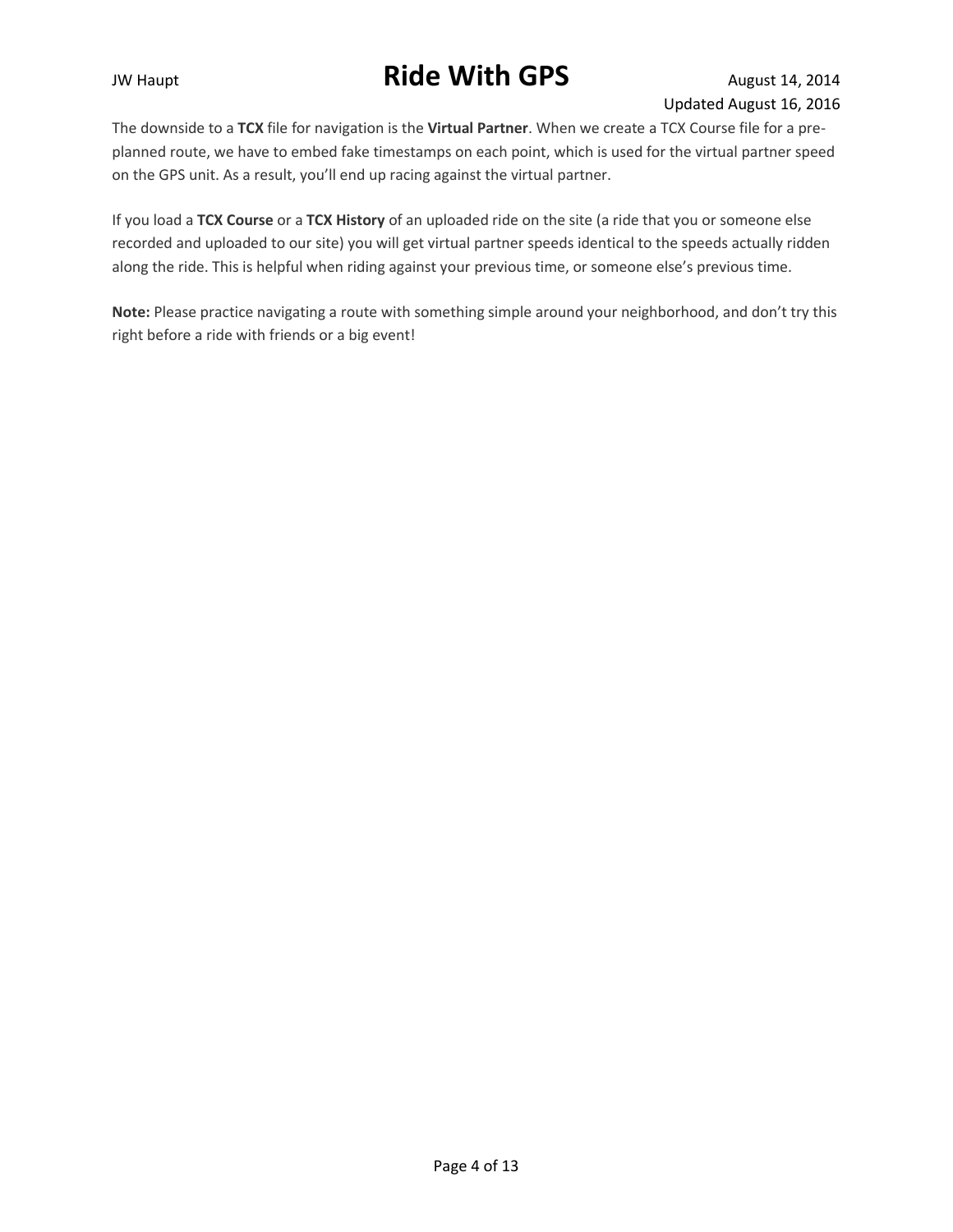### **GARMIN EDGE 605 AND 705 .**



#### **THE DIFFERENCE BETWEEN THE EDGE 605 & 705**

Both units are essentially the same. The only difference is the Edge 705 incorporates a much more accurate barometric pressure based altimeter. The 605 uses GPS data for elevation, which is very inaccurate with errors up to 30meters. When using a 605, we recommend you correct the elevation data from the unit using our elevation data to get the most accurate results.

#### **WHICH FILE SHOULD I USE?**

An Edge 605 or 705 can use a TCX or a GPX Track. Each have their pros and cons, so read the descriptions carefully to understand which file format is best for you. In general we recommend using a **TCX Course** for pre-planned routes. I would strongly recommend trying each format on a simple test route around your neighborhood in order to get a solid feel for the pros/cons before using it for actually navigating a ride.

### **TCX**

For navigation, good compromise between GPX Route and Track if you need custom cuesheet entries. Any cuesheet entries on a pre-planned route will be loaded on the unit along with the track, and you will receive a beep and 10 characters of the cuesheet entry. This is a great option if you don't have a map card installed, as well as a good double check to Garmin's own internal turn guidance.

If you have custom cuesheet entries on your route, this is the format you want to use!

One note: the TCX file is intended as a training aid. The Garmin Edge series will have a "virtual partner" that you are racing against – the partner's speed is set by the timestamps we put in the file. For now this is very basic – we don't set the timestamps to be of any help while training. So if you are just navigating a route, trying to avoid being lost rather than trying to maintain a certain speed, you should turn off virtual partner inside the GPS unit.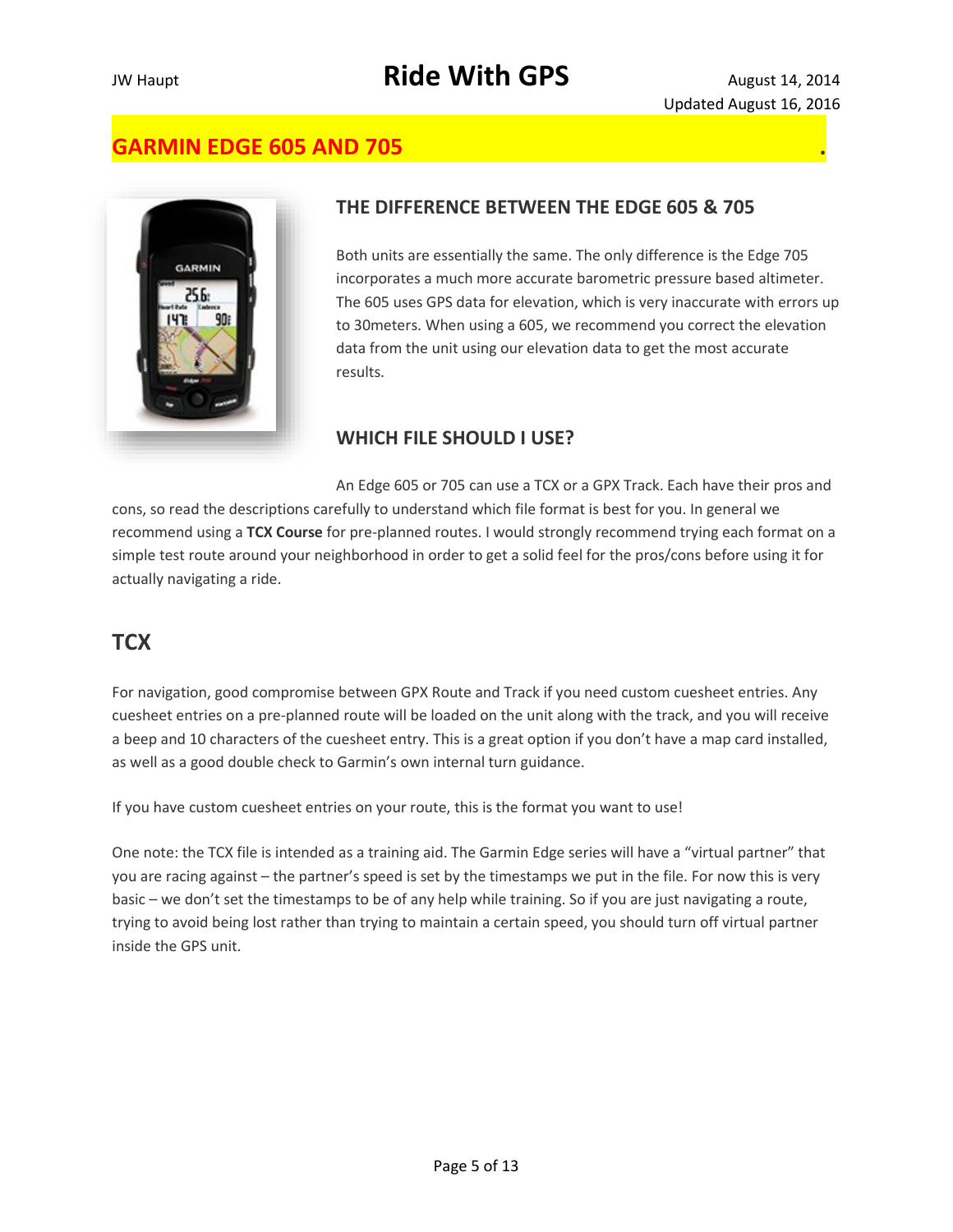#### **GPX TRACK**

A GPX Track contains the hundreds/thousands of points used to draw a map, but it doesn't contain a cuesheet, so any custom created cuesheet entries will NOT be present when you navigate this route. However, the GPS unit will strictly follow the plotted route and if you have a map card installed will also provide you with true navigation style turn by turn instructions, with a stylized map and a superimposed direction arrow. Additionally, the compass on your GPS unit will always point in the direction you need to go, and you can see your route plotted on the Edge's map display.

#### **HOW DO I LOAD A ROUTE ONTO THE UNIT?**

A Premium membership makes it even easier to get pre-planned routes on your [Garmin](http://ridewithgps.com/help/garmin-write) using our Garmin [Write](http://ridewithgps.com/help/garmin-write) feature. Not a Premium User? Find out more about our [Premium Plan.](http://ridewithgps.com/choose_account)

Anyone can manually load a planned route from the site onto the Edge 705. It takes a few extra steps over the handy Garmin Write feature. Here's how you do it:

- 1. Plug in your Garmin
- 2. On the website, navigate to your route or ride.
- 3. If you are a premium user, use the Garmin Write feature of the site
- 4. Otherwise, click the **Export** tab then click on your desired filetype, either **TCX Course** or **GPX Track**
- 5. If your computer prompts you to save the file to a specific location, place it somewhere memorable like the desktop.
- 6. Using the **Finder**, **My Computer** or other tool on your computer, open up the drive associated with the Garmin, usually labeled **Garmin**
- 7. Open the **Garmin** folder located inside the Garmin drive.
- 8. If you are using a **GPX Track** file, click/drag the exported file to the **GPX folder** on the unit. You may have to create the folder if it's not already present.
- 9. If you are using a **TCX** file, click/drag the exported file to the **Courses folder**. Again, if you have never done this before you may have to manually create the folder.
- 10. Safely remove the Garmin (Eject on an Apple machine) and unplug it from the computer
- 11. If you loaded a **GPX**, the file will be under **Menu** -> **Where To?** -> **Saved Rides**
- 12. If you loaded a **TCX**, the file will be under **Menu** -> **Training** -> **Courses**

Please practice navigating a route with something simple, around your neighborhood, and don't try this the first time right before a ride or a big event!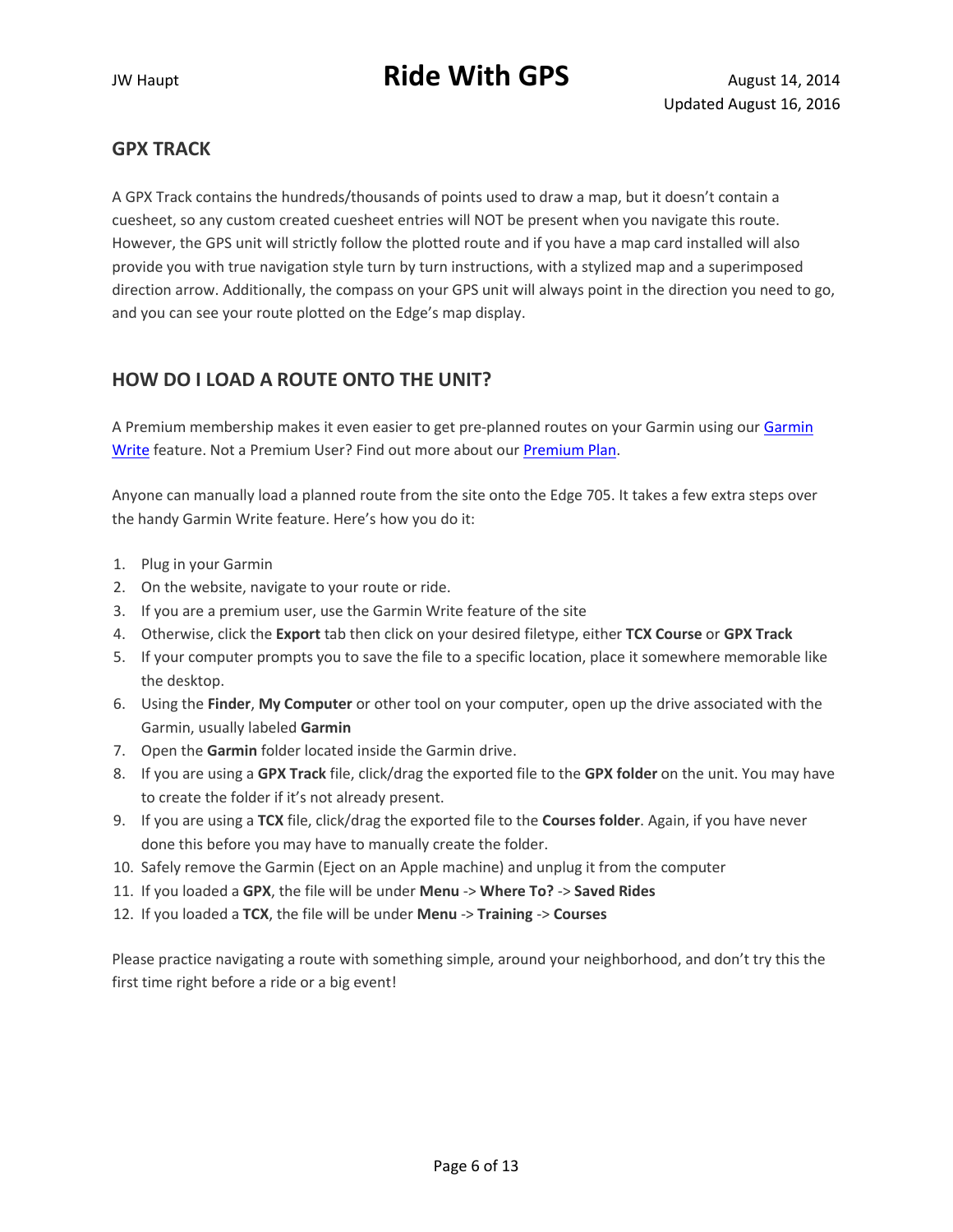### **GARMIN EDGE 800 .**

#### **QUICK SUMMARY:**

Map a route using our [bike route planner](http://ridewithgps.com/routes/new) and then export either a GPX Track if you have Garmin/OSM basemaps or a TCX file if you don't. If you want turn-by-turn directions and have basemaps installed, the following settings on your Edge 800 will help:

- 1. Routing => Bicyle
- 2. Guidance Method => Off Road (some people swear by On Road/Distance)
- 3. Lock on Road => No
- 4. Recalculate => Off or Prompted (important, or it will shortcut you back home!!! I use prompted, but almost always say no)
- 5. Signin to your account and upload your ride!

#### **OK, SO HOW DO I GET THE FILE ON MY GPS?**

A Premium membership makes it even easier to get pre-planned routes on your Garmin 800 using our [Garmin Write](http://ridewithgps.com/help/garmin-write) feature. Not a Premium User? Find out more about our [Premium](http://ridewithgps.com/choose_account)  [Plan.](http://ridewithgps.com/choose_account)

Anyone can manually load a route or ride on their Edge 800 and get navigation. Here's how:

- 1. Plug in your Garmin
- 2. On the website, navigate to your route or ride
- 3. If you are a premium user, use the Garmin Write feature of the site
- 4. Otherwise, click the **Export** tab then click on your desired filetype, either **TCX Course** or **GPX Track**
- 5. If your computer prompts you to save the file to a specific location, place it somewhere memorable like the desktop.
- 6. Using the **Finder, My Computer** or other tool on your computer, open up the drive associated with the Garmin, usually labeled **Garmin**
- 7. Open the **Garmin** folder located inside the Garmin drive.
- 8. Click/drag the exported file from your desktop to the **NewFiles** folder.
- 9. **Safely remove** the Garmin (Eject on an Apple machine) and unplug it from the computer
- 10. After powering it on click the **Courses** icon and locate your route

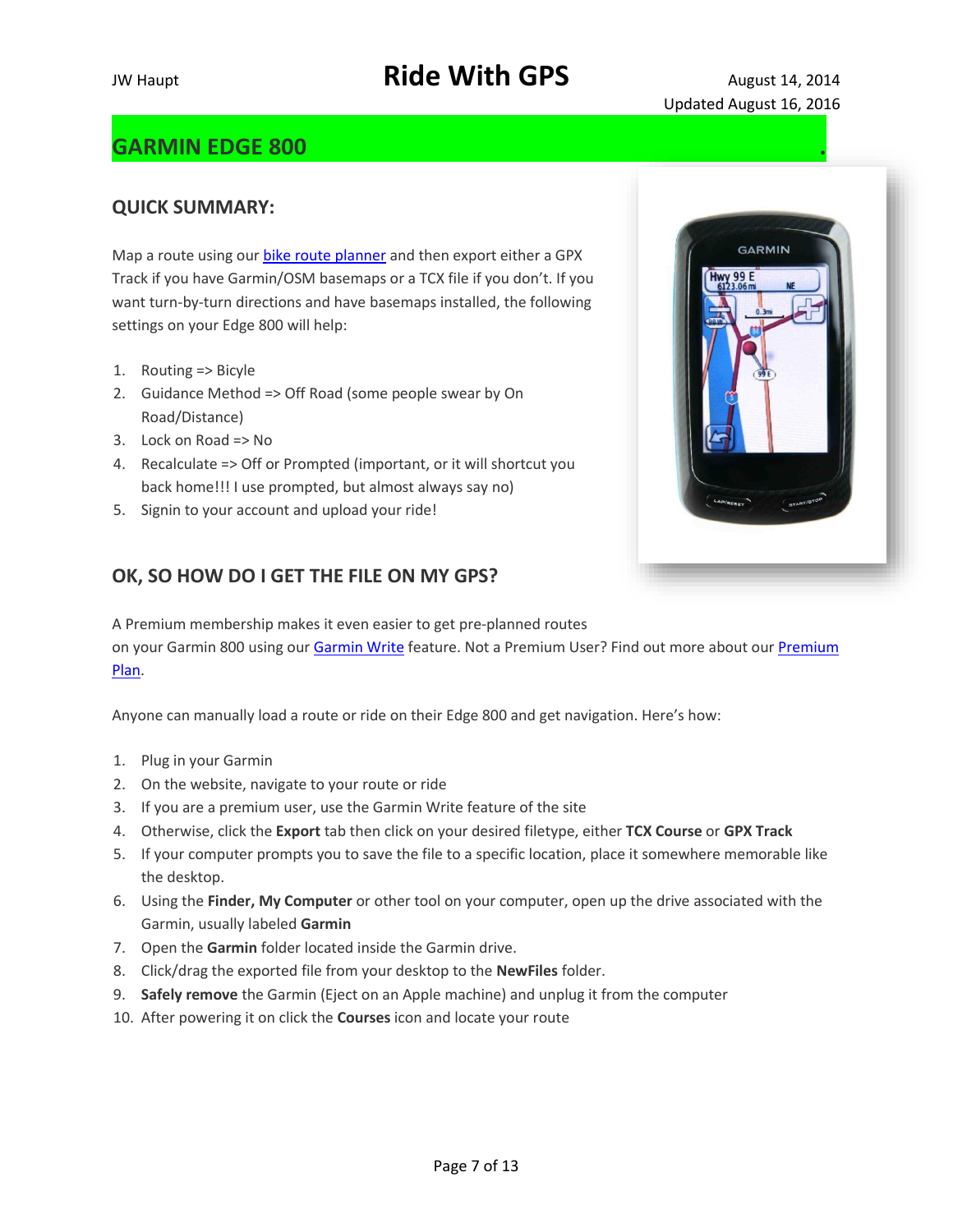#### **WHAT FILE FORMAT SHOULD I USE?**

The Edge 800 can use either a **GPX Track** or a **TCX**. A **TCX Course** has the advantage of embedding your planned route's cuesheet. So, alongside Garmin's dedicated navigation, you get beeps and text for each preplanned cue entry in the cuesheet. This is especially helpful if you have custom cuesheet entries, as well as a nice double check to Garmin's own navigation.

The downside to a **TCX** file for navigation is the **Virtual Partner**. When we create a TCX Course file for a preplanned route, we have to embed fake timestamps on each point, which is used for the virtual partner speed on the GPS unit. As a result, you'll end up racing against the virtual partner.

If you load a **TCX Course** or a **TCX History** of an uploaded ride on the site (a ride that you or someone else recorded and uploaded to our site) you will get virtual partner speeds identical to the speeds actually ridden along the ride. This is helpful when riding against your previous time, or someone else's previous time.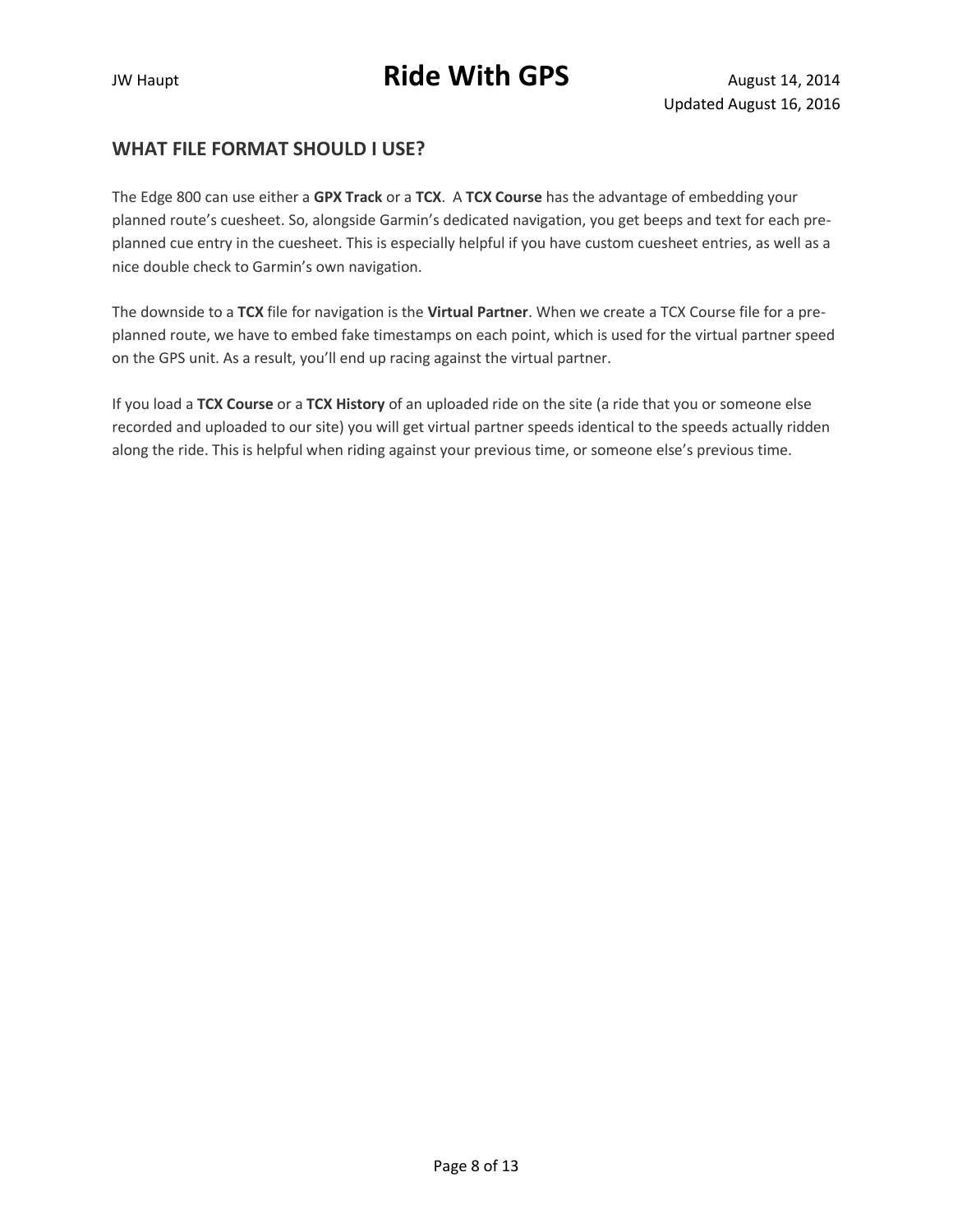### **GARMIN EDGE 810 .**

#### **QUICK SUMMARY:**

As of May 2013, the Edge 810 has a new software update to fix issues with loading TCX files into the NewFiles folder, per the instructions on this page. Check and make sure you have the newest Firmware from Garmin by visiting this page: Edge 810 [Updates and Downloads](http://www8.garmin.com/support/download_details.jsp?id=6005)

If you have a premium account, map a route using our [bike route planner](http://ridewithgps.com/routes/new) and then use the Garmin Write feature to load either a GPX Track if you have Garmin/OSM basemaps or a TCX file if you don't. If you want turn-by-turn directions and have basemaps installed, the following settings on your Edge 810 will help (Settings accessible from Training Profiles->(Your Profile)->Routing:

- 1. Activity => Cycling
- 2. Calculation Method => Minimize Distance
- 3. Lock on Road => No
- 4. Avoidance Setup => Disable all (to minimize crazy re-routing)
- 5. Recalculate => Off or Prompted (important, or it will shortcut you back home!!! I use prompted, but almost always say no)
- 6. Signin to your account and upload your ride!

#### **OK, SO HOW DO I GET THE FILE ON MY GPS?**

A Premium membership makes it even easier to get pre-planned routes on your Garmin 810 using our [Garmin Write](http://ridewithgps.com/help/garmin-write) feature. Not a Premium User? Find out more about our [Premium Plan.](http://ridewithgps.com/choose_account)

Anyone can manually load a route or ride on their Edge 810 and get navigation. Here's how:

- 1. Plug in your Garmin
- 2. On the website, navigate to your route or ride
- 3. If you are a premium user, use the Garmin Write feature of the site
- 4. Otherwise, click the **Export** tab then click on your desired filetype, either **TCX Course** or **GPX Track**
- 5. If your computer prompts you to save the file to a specific location, place it somewhere memorable like the desktop.
- 6. Using the **Finder, My Computer** or other tool on your computer, open up the drive associated with the Garmin, usually labeled **Garmin**
- 7. Open the **Garmin** folder located inside the Garmin drive.
- 8. Click/drag the exported file from your desktop to the **NewFiles** folder.
- 9. **Safely remove** the Garmin (Eject on an Apple machine) and unplug it from the computer
- 10. After powering it on click the **Courses** icon and locate your route

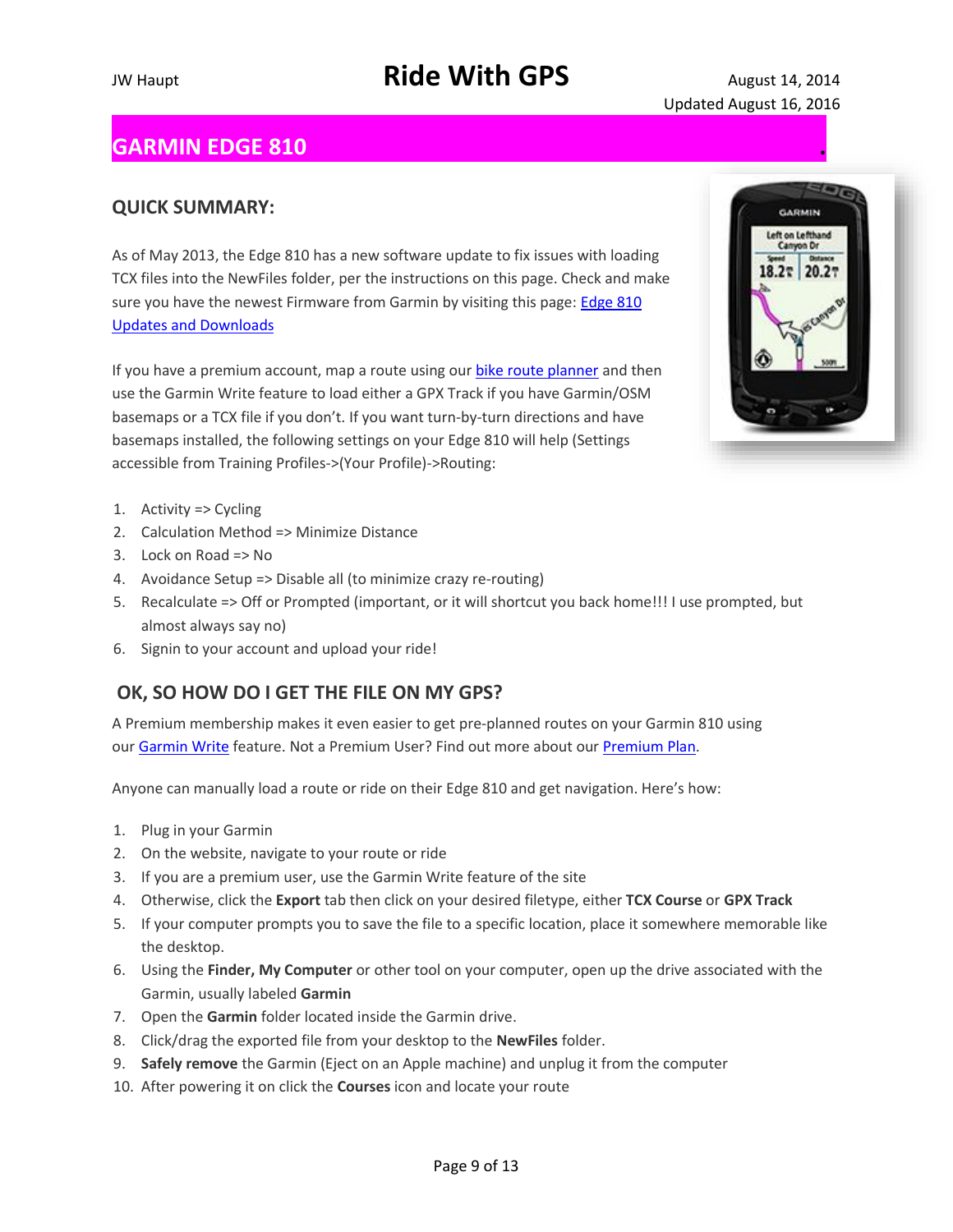#### **WHAT FILE FORMAT SHOULD I USE?**

The Edge 810 can use either a **GPX Track** or a **TCX**. A **TCX Course** has the advantage of embedding your planned route's cuesheet. So, alongside Garmin's dedicated navigation, you get beeps and text for each preplanned cue entry in the cuesheet. This is especially helpful if you have custom cuesheet entries, as well as a nice double check to Garmin's own navigation.

The downside to a **TCX** file for navigation is the **Virtual Partner**. When we create a TCX Course file for a preplanned route, we have to embed fake timestamps on each point, which is used for the virtual partner speed on the GPS unit. As a result, you'll end up racing against the virtual partner.

If you load a **TCX Course** or a **TCX History** of an uploaded ride on the site (a ride that you or someone else recorded and uploaded to our site) you will get virtual partner speeds identical to the speeds actually ridden along the ride. This is helpful when riding against your previous time, or someone else's previous time.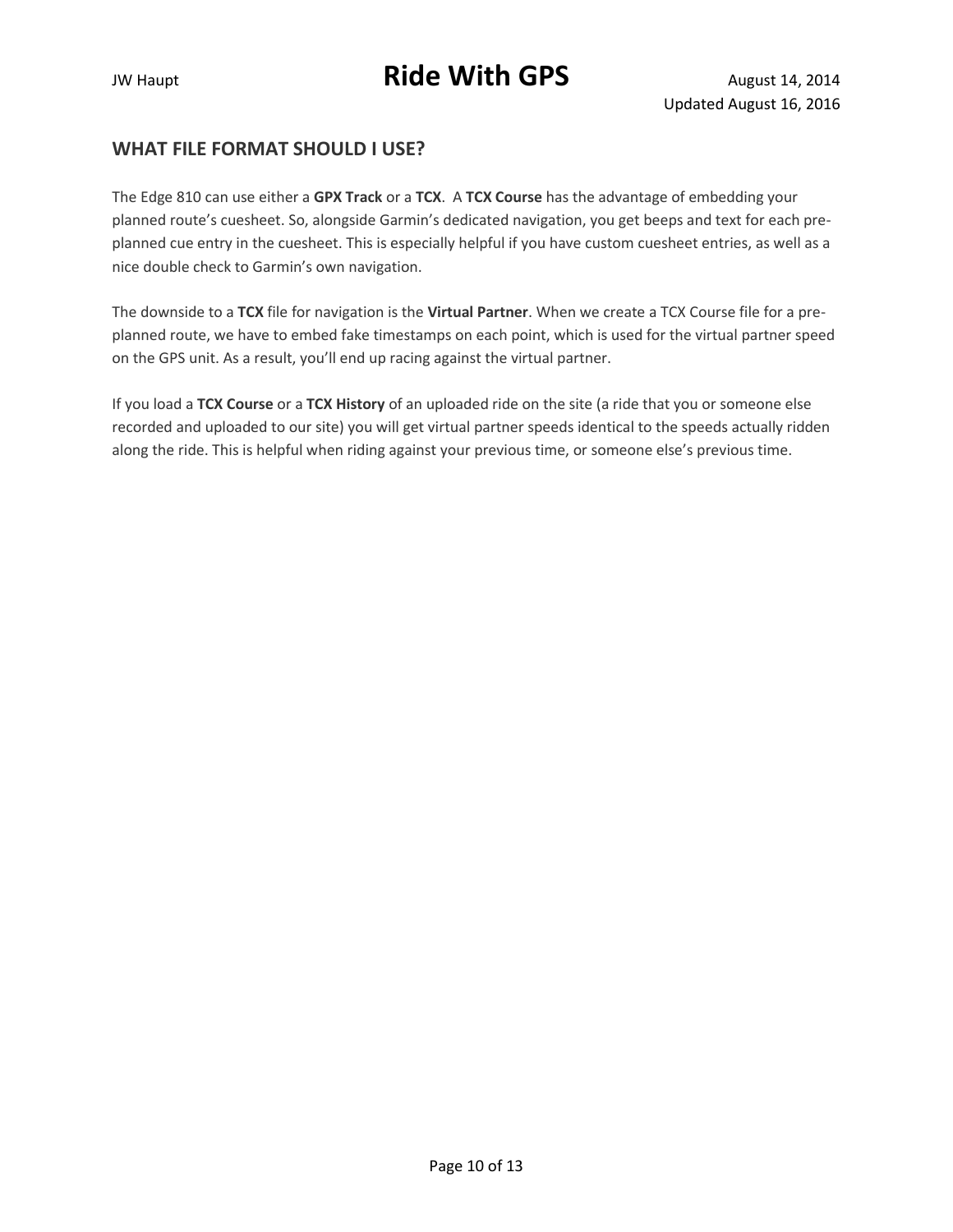### **GARMIN EDGE 1000 [.](http://ep.yimg.com/ay/yhst-39130775443729/garmin-edge-1000-cycling-computer-4.gif)**

#### **OVERVIEW**

The Garmin Edge 1000 is a top of the line navigation enabled GPS unit. It offers many features that may be useful, though for 99% of users the Edge 810 or Edge Touring is just as capable. We recommend the 1000 only for those who wish to have the latest and greatest, but in general we steer users towards the 810 or Touring, both of which have similar navigation and recording abilities as the 1000.

#### **SETTING UP YOUR EDGE**

There are a few settings we recommend changing on the Edge 1000 to give you the best navigation experience. There are many settings available on the unit, but this should get you going.



First, review your **Activity Profiles**. The Edge 1000 is similar to the 810 in that you can have different settings based on different profiles. This allows you to associate different speed/cadence sensors with different

profiles, so that way wheel size is always correct. Additionally, it lets you change per-activity routing options, which is useful if you use the 1000′s routing system to calculate a route for you (not as helpful for loading pre-planned routes).

Once you have setup your Activity Profiles, let's move on to **navigation specific settings**.

- 1. Click the **Settings Icon** at the bottom of the home screen
- 2. Select **Activity Profiles** then select your preferred profile (**Train** in my case)
- 3. Select **Navigation**, then select **Routing**
- 4. Set **Routing Mode** to **Road Cycling**
- 5. Set **Calculation Method** to **Minimize Distance** (though Minimize Time shouldn't be too different)
- 6. Ensure **Lock On Road** is set to **Off**
- 7. Select **Avoidance Setup** and make sure all options are disabled. Since we are loading pre-planned routes onto the Edge, we don't want it recalculating the route on us if it thinks there may be a toll, highway etc.
- 8. Set **Recalculation** to **Prompted** or **Disabled**. If you lose GPS signal, or go slightly off course for a block or two, with recalculation enabled the Garmin has a tendency to shortcut you to the end of your ride with whatever it feels is the quickest way. This is almost always not what you want! By setting it to prompted, you can choose to recalculate or not.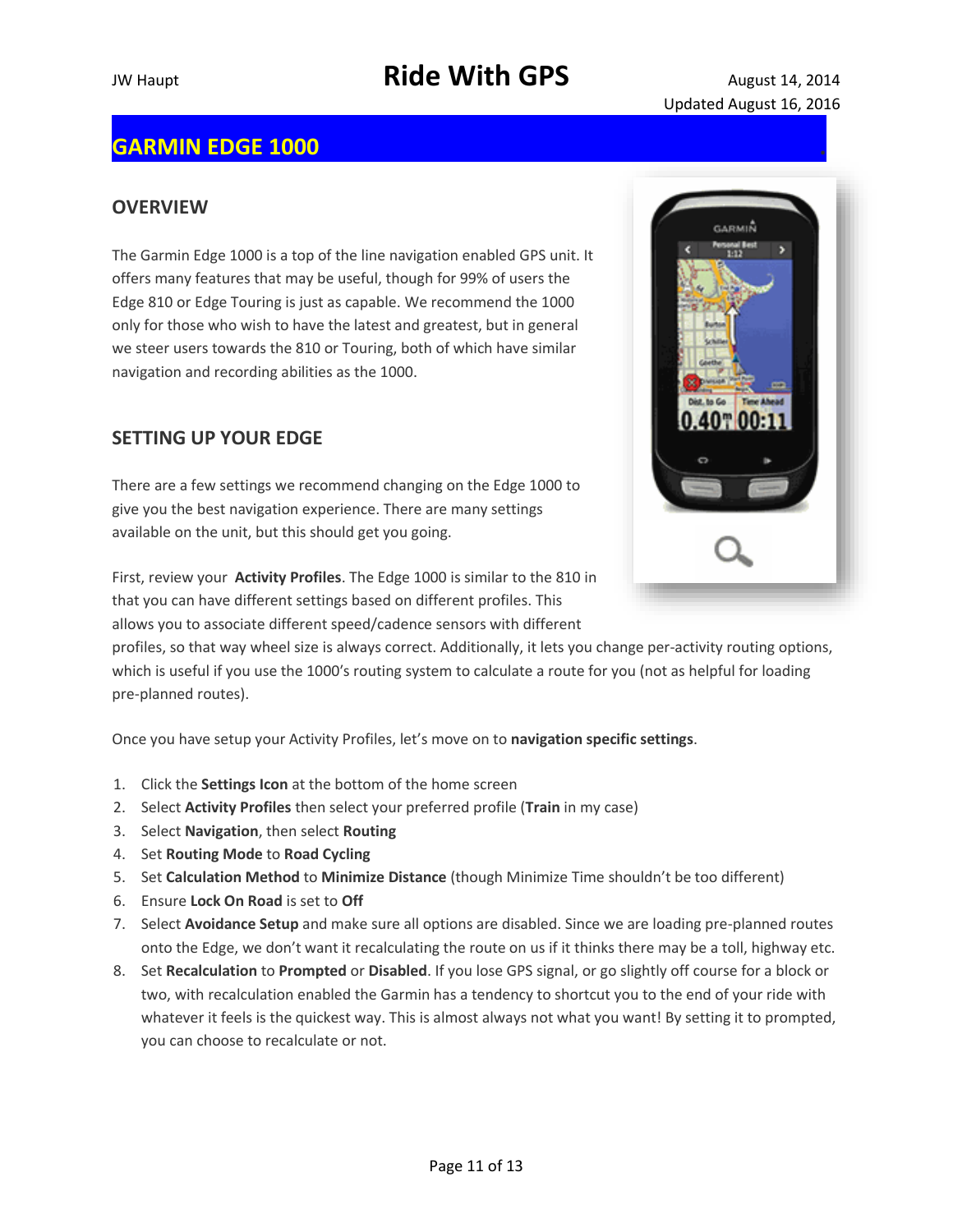Optionally, some users strongly prefer the map always be displayed with North at the top of the map. The default setting on the Garmin is for the map to always rotate so your current heading is towards the top of the map. To change this:

- 1. Select the **Settings Icon** at the bottom of the home screen
- 2. Select **Activity Profiles** then select your preferred profile (**Train** in my case)
- 3. Select **Navigation**, then select **Map**
- 4. Change **Orientation** to be **North Up**. You can also experiment with 3D mode.

#### **HOW DO I LOAD A ROUTE ONTO THE UNIT?**

A Premium membership makes it even easier to get pre-planned routes on your Garmin using our [Garmin](http://ridewithgps.com/help/garmin-write)  [Write](http://ridewithgps.com/help/garmin-write) feature. Not a Premium User? Find out more about our [Premium Plan.](http://ridewithgps.com/choose_account)

Anyone can manually load a planned route from the site onto the Edge 1000. It takes a few extra steps over the handy Garmin Write feature. Here's how you do it:

- 1. Plug in your Garmin
- 2. On the website, navigate to your route or ride
- 3. If you are a premium user, use the Garmin Write feature of the site
- 4. Otherwise, click the **Export** tab then click on your desired filetype, either **TCX Course** or **GPX Track**
- 5. If your computer prompts you to save the file to a specific location, place it somewhere memorable like the desktop.
- 6. Using the **Finder, My Computer** or other tool on your computer, open up the drive associated with the Garmin, usually labeled **Garmin**
- 7. Open the **Garmin** folder located inside the Garmin drive.
- 8. Click/drag the exported file from your desktop to the **NewFiles** folder.
- 9. **Safely remove** the Garmin (Eject on an Apple machine) and unplug it from the computer
- 10. After powering it on click the **Courses** icon and locate your route

#### **WHAT FILE FORMAT SHOULD I USE?**

The Edge 1000 can use either a **GPX Track** or a **TCX**. A **TCX Course** has the advantage of embedding your planned route's cuesheet. So, alongside Garmin's dedicated navigation, you get beeps and text for each preplanned cue entry in the cuesheet. This is especially helpful if you have custom cuesheet entries, as well as a nice double check to Garmin's own navigation.

The downside to a **TCX** file for navigation is the **Virtual Partner**. When we create a TCX Course file for a preplanned route, we have to embed fake timestamps on each point, which is used for the virtual partner speed on the GPS unit. As a result, you'll end up racing against the virtual partner.